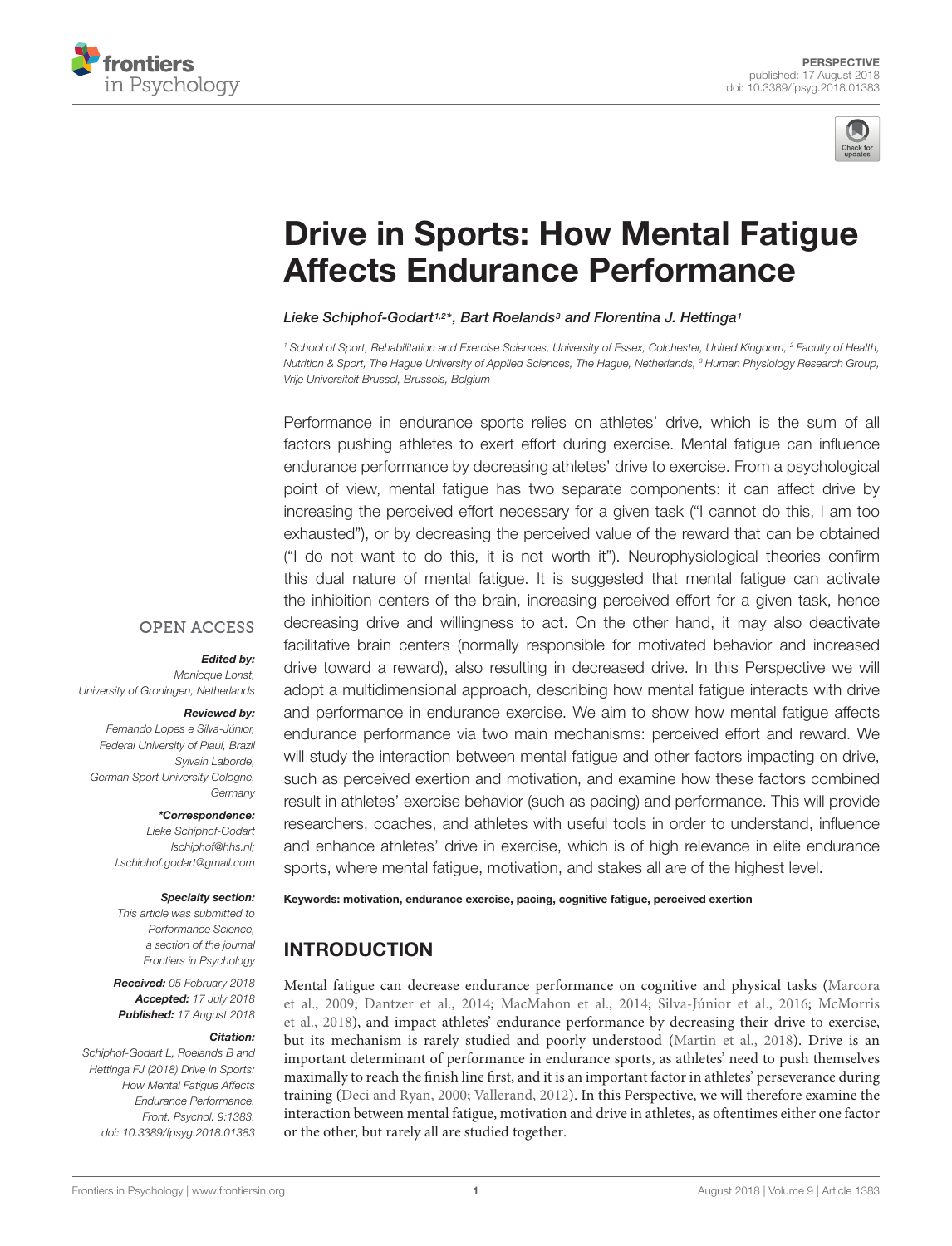In neurophysiology as well as psychology, the terms 'motivation' and 'drive' have been used alternately in describing the direction, intensity, and persistence of behavior [\(Berridge,](#page-4-2) [2004;](#page-4-2) [Vallerand,](#page-6-1) [2012\)](#page-6-1). The difference between these constructs is important in discussing factors affecting athletes' choices and actions during exercise. We propose to use the term motivation to represent each of all different stimuli, acting within or on a person to initiate or discourage behavior. As such, several different motivational factors might act upon an athlete at one given moment in time. We will regard drive as the total of all motivational factors at play, in other words, the resulting 'drive' is what pushes an athlete into action. Adopting a multidimensional approach, we will provide a brief overview of the current knowledge regarding the mechanisms through which mental fatigue affects athletes' drive. A better comprehension of the interaction between relevant factors affecting drive will enable us to understand athletes' choices and behavior during endurance exercise, may provide tools to influence and enhance their performance and possibly to counteract mental fatigue.

# MENTAL FATIGUE AND SUBSEQUENT PERFORMANCE

Mental fatigue manifests primarily as reduced cognitive performance [\(Chaudhuri and Behan,](#page-4-3) [2004\)](#page-4-3), and is caused by prolonged periods of demanding cognitive activity [\(Boksem](#page-4-4) [and Tops,](#page-4-4) [2008\)](#page-4-4). Mentally fatiguing tasks, such as the 'Stroop task,' force subjects to inhibit their initial response before providing the right answer. They are perceived as effortful and fatiguing; and ultimately reduce cognitive efficiency and performance [\(Chaudhuri and Behan,](#page-4-3) [2004;](#page-4-3) [Marcora et al.,](#page-5-0) [2009\)](#page-5-0). Task duration seems crucial, as short duration tasks (less than 30 min) have not been found to yield any negative effects on consequent exercise performance, but can impair cognitive performance [\(Hagger et al.,](#page-5-4) [2010;](#page-5-4) [Graham et al.,](#page-5-5) [2014\)](#page-5-5). The phenomenon of 'ego-depletion' is similar to mental fatigue and describes an expected performance decrease after a demanding, mostly inhibition task (e.g., [Baumeister et al.,](#page-4-5) [1998\)](#page-4-5). Nevertheless, a recent meta-analysis demonstrated no effect of short duration 'ego-depleting' tasks on subsequent endurance exercise performance [\(Carter and McCullough,](#page-4-6) [2014\)](#page-4-6).

Mental fatigue is associated with a broad range of 'side-effects': lack of energy, increased fatigability and feelings of lassitude, decreased feelings of motivation and alertness and changes in perception and mood [\(Dantzer et al.,](#page-4-0) [2014\)](#page-4-0). Therefore, it has been suggested that the consequences of mental fatigue may be twofold: it might hamper performance by increasing feelings of fatigue 'I cannot do it, I am exhausted,' or by devaluating the importance of success at that specific task: 'I do not feel like doing it, it is not worth it' [\(Dantzer et al.,](#page-4-0) [2014\)](#page-4-0). On the contrary, the 'strength of self-control theory' posits that egodepleting tasks deplete a single global metaphorical strength that has limited capacity and hence impair subsequent performance [\(Baumeister et al.,](#page-4-5) [1998\)](#page-4-5). Nevertheless, the hypothesis of the depletion of energy substrates (such as glucose) in the brain causing performance decrements has been refuted convincingly [\(Kurzban,](#page-5-6) [2010;](#page-5-6) [Friese et al.,](#page-5-7) [2018\)](#page-5-7). [Beedie and Lane](#page-4-7) [\(2012\)](#page-4-7) suggest convincingly that the effects of mentally fatiguing tasks should be considered in light of an individual's allocation of resources in response to the perceived importance of the task at hand (and its costs). We therefore propose to study the effects of mental fatigue by considering the interaction between perception of effort and motivation [\(Kurzban et al.,](#page-5-8) [2013;](#page-5-8) [Pageaux,](#page-5-9) [2014\)](#page-5-9).

Athletes' drive is the result of their perception of effort and the perceived value of the reward their activity brings [\(Dantzer](#page-4-0) [et al.,](#page-4-0) [2014\)](#page-4-0). Mental fatigue might thus affect drive through different pathways. From a neurophysiological perspective, this has been explained by the existence of two separate systems in the brain involved in the regulation of behavior: a mental inhibition and a mental facilitation system [\(Ishii et al.,](#page-5-10) [2014\)](#page-5-10). The first inhibits athletes' actions by increasing perceived exertion; the second facilitates their actions by increasing motivation toward a reward [\(Ishii et al.,](#page-5-10) [2014\)](#page-5-10). Mental fatigue indeed results in increased perceived effort, and has been found to activate the cortical regions involved in athletes' inhibition system [\(Marcora](#page-5-0) [et al.,](#page-5-0) [2009;](#page-5-0) [Pageaux,](#page-5-9) [2014;](#page-5-9) [Van Cutsem et al.,](#page-6-2) [2017a\)](#page-6-2). But mental fatigue may also play a role in deactivating the facilitative system that normally encourages athletes toward action, as it has been found to influence brain regions involved in the cognitive aspect of central motor command as well [\(Hallett,](#page-5-11) [2007\)](#page-5-11). From a neurophysiological point of view it is thus plausible that mental fatigue may impact motivation, as it negatively affects readiness to exert physical work in order to obtain a reward [\(Rudebeck et al.,](#page-6-3) [2006;](#page-6-3) [Walton et al.,](#page-6-4) [2006\)](#page-6-4), although this has not been demonstrated in endurance athletes [\(Van Cutsem et al.,](#page-6-2) [2017a\)](#page-6-2). Interestingly professional cyclists seem more resistant to mental fatigue than their untrained counterparts [\(Martin et al.,](#page-5-12) [2016\)](#page-5-12).

# Mental Fatigue and Perception of Effort in Endurance Sports

Mental fatigue causes individuals to perform less well than expected [\(Dantzer et al.,](#page-4-0) [2014\)](#page-4-0), even in exercise of long duration although cognitive functioning (such as reaction time or complex decision making) seems less crucial for a successful endurance performance [\(Elferink-Gemser and Hettinga,](#page-5-13) [2017;](#page-5-13) [Marcora](#page-5-0) [et al.,](#page-5-0) [2009;](#page-5-0) [Van Cutsem et al.,](#page-6-2) [2017a\)](#page-6-2). When mentally fatigued, athletes have been found to perceive endurance exercise as more effortful despite a similar objective power output [\(Marcora](#page-5-0) [et al.,](#page-5-0) [2009;](#page-5-0) [Pageaux et al.,](#page-6-5) [2013;](#page-6-5) [Pageaux,](#page-5-9) [2014\)](#page-5-9) and mentally fatigued recreational cyclists showed a faster increase in rate of perceived exertion and impaired performance [\(Pires et al.,](#page-6-6) [2018\)](#page-6-6). Mentally fatigued athletes consistently choose to perform at lower intensities (compared to a control condition) and to produce less work during self-paced trials [\(Brownsberger et al.,](#page-4-8) [2013\)](#page-4-8). This decreased drive explains the deleterious effect of mental fatigue on endurance performance [\(Marcora and Staiano,](#page-5-14) [2010;](#page-5-14) [Roelands et al.,](#page-6-7) [2013;](#page-6-7) [Pageaux,](#page-6-8) [2016\)](#page-6-8): mental fatigue increases the feeling 'I cannot do it, I am exhausted' [\(Dantzer et al.,](#page-4-0)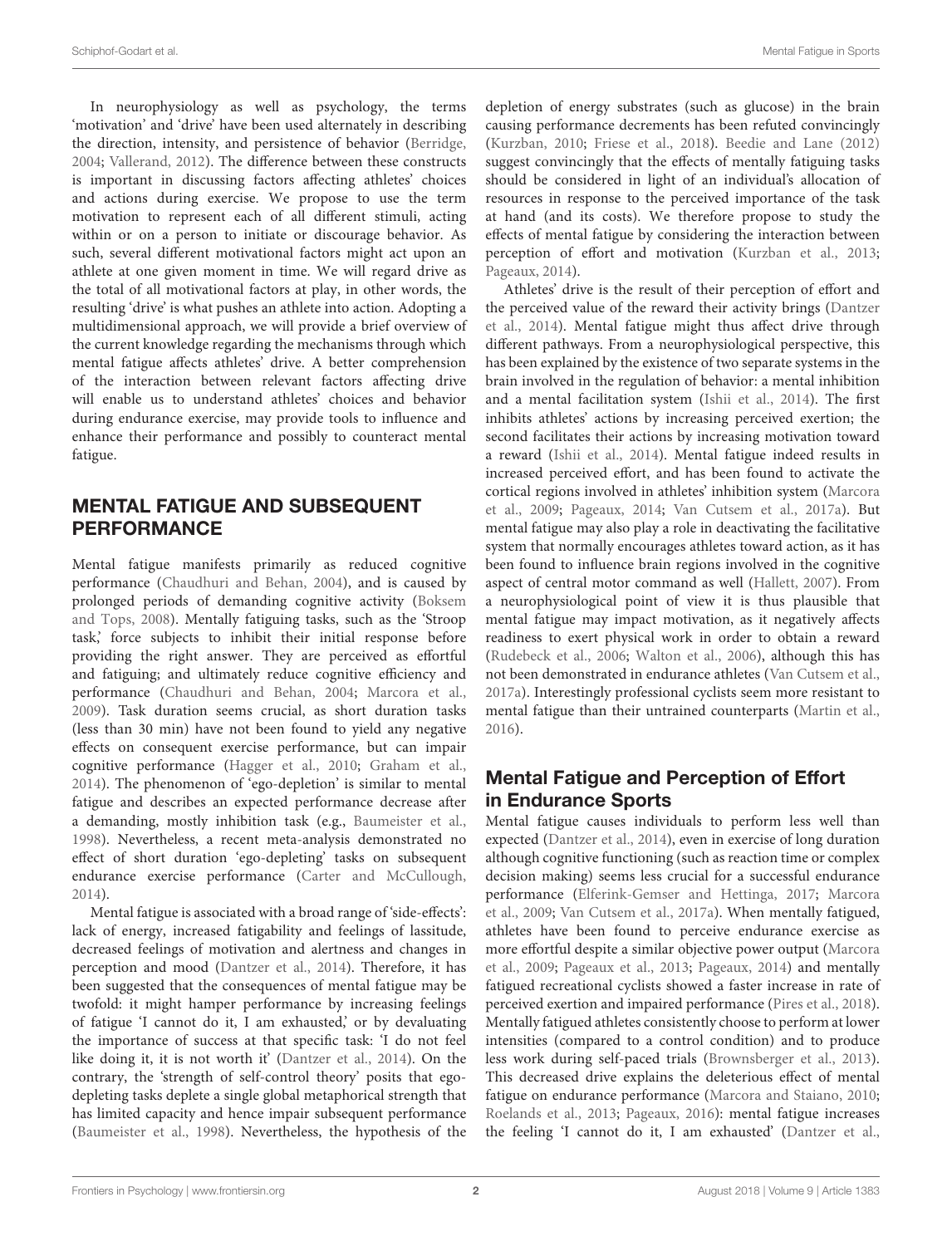[2014\)](#page-4-0), corresponding to an activation of the inhibition system in the brain, as proposed by Ishii and colleagues [\(Ishii et al.,](#page-5-10) [2014\)](#page-5-10).

#### Perception of Effort From a Biopsychological **Perspective**

After mentally fatiguing tasks, modifications in electric brain activity patterns (EEG) have been observed [\(Käthner et al.,](#page-5-15) [2014;](#page-5-15) [Wascher et al.,](#page-6-9) [2014\)](#page-6-9), and these altered brain patterns are related to increased perceived exertion [\(Brownsberger et al.,](#page-4-8) [2013\)](#page-4-8). Alterations in brain activation and the concurrent changes in brain neurotransmitter concentrations mediate between athletes' perceptions (for example of mental fatigue) and their drive to exercise [\(Meeusen et al.,](#page-5-16) [2006;](#page-5-16) [Roelands](#page-6-7) [et al.,](#page-6-7) [2013\)](#page-6-7). Prolonged neural activity inducing mental fatigue can increase brain adenosine concentrations [\(Lovatt et al.,](#page-5-17) [2012\)](#page-5-17), which in turn decrease drive [\(Davis et al.,](#page-4-9) [2003;](#page-4-9) [Martin et al.,](#page-5-3) [2018\)](#page-5-3). Serotonin, another neurotransmitter, is related to increased sensitivity to negative stimuli (such as perceived fatigue or effort), and also increases perceived exertion [\(Roelands and Meeusen,](#page-6-10) [2010;](#page-6-10) [Hebart and Gläscher,](#page-5-18) [2015\)](#page-5-18). Additionally, neurotransmitters such as dopamine and serotonin are involved in feelings of motivation or the lack thereof (amotivation) [\(Meeusen et al.,](#page-5-16) [2006;](#page-5-16) [Roelands et al.,](#page-6-11) [2008\)](#page-6-11). [Martin et al.](#page-5-3) [\(2018\)](#page-5-3) recently suggested that the accumulation of extracellular cerebral adenosine may serve to explain the relationship between mental fatigue and exercise performance by increasing perception of effort during subsequent effortful tasks, and by impairing motivation [\(Martin et al.,](#page-5-3) [2018\)](#page-5-3). While there is clear evidence that mental fatigue impacts perceived exertion [\(Marcora et al.,](#page-5-0) [2009\)](#page-5-0), it seems also relevant to examine whether and how mental fatigue influences athletes' motivation toward exercise and which factors may interfere in this relationship.

# Mental Fatigue and Perception of Reward in Endurance Sports

It has often been suggested that mental fatigue impacts endurance performance by decreasing motivation [\(Chaudhuri](#page-4-3) [and Behan,](#page-4-3) [2004;](#page-4-3) [Marcora and Staiano,](#page-5-14) [2010;](#page-5-14) [Pageaux et al.,](#page-6-5) [2013;](#page-6-5) [Dantzer et al.,](#page-4-0) [2014;](#page-4-0) [Van Cutsem et al.,](#page-6-2) [2017a;](#page-6-2) [Martin](#page-5-3) [et al.,](#page-5-3) [2018\)](#page-5-3). Motivation toward short and long term goals is of great importance concerning drive and performance in endurance sports, and has been studied extensively from a psychological point of view [\(McCormick et al.,](#page-5-19) [2015;](#page-5-19) [Clancy et al.,](#page-4-10) [2016\)](#page-4-10). Elite athletes consistently report higher motivation and commitment than non-elites [\(Halldorsson](#page-5-20) [et al.,](#page-5-20) [2012\)](#page-5-20), while a lack of motivation (amotivation) is related to worse performance [\(Mouratidis et al.,](#page-5-21) [2008\)](#page-5-21) and extreme motivation, for example in the form of obsessive passion, leads to excessive drive to exercise [\(Mageau et al.,](#page-5-22) [2009;](#page-5-22) [Vallerand,](#page-6-1) [2012;](#page-6-1) [Schiphof-Godart and Hettinga,](#page-6-12) [2017\)](#page-6-12).

According to sports psychology theories, motivation and drive depend on athletes' choice of goals and their persistence toward those [\(Nicholls,](#page-5-23) [1984;](#page-5-23) [Wigfield and Eccles,](#page-6-13) [2000;](#page-6-13) [Braver](#page-4-11) [et al.,](#page-4-11) [2014;](#page-4-11) [Dweck,](#page-5-24) [2017\)](#page-5-24). Different types of goals and

perceived rewards (e.g., outperforming oneself or winning a race), explain different types of motivation. A distinction can be made between extrinsic motivation (toward, for example, monetary rewards) and intrinsic motivation for the pleasure an activity itself represents [\(Deci and Ryan,](#page-4-1) [2000;](#page-4-1) [Dweck,](#page-5-24) [2017\)](#page-5-24), and between primary (long term) goals versus secondary, short term objectives. Athletes may demonstrate a particularly strong persistence in activities that fulfill lifelong goals, such as the protection of self-esteem and the fulfillment of basic psychological needs [\(Deci and Ryan,](#page-4-1) [2000;](#page-4-1) [Dweck,](#page-5-24) [2017\)](#page-5-24). These needs to feel autonomous, competent and related to significant others, can be seen as the ultimate origin of athletes' drive [\(Deci and Ryan,](#page-4-1) [2000\)](#page-4-1). Until now, no effect of mental fatigue on reported intrinsic motivation or desire to succeed in an exercise task has been reported in athletes [\(Martin et al.,](#page-5-3) [2018;](#page-5-3) [Van Cutsem et al.,](#page-6-2) [2017a\)](#page-6-2), but most studies have focussed mainly on mental fatigue and perceived exertion, and might not have been able to detect subtle changes in the magnitude or nature of athletes' motivation [\(Van Cutsem et al.,](#page-6-2) [2017a\)](#page-6-2). A neurophysiological approach might thus be valuable in providing plausible mechanisms, if any, through which mental fatigue might affect athletes' motivation.

#### Perception of Rewards From a Biopsychological **Perspective**

The neurotransmitter dopamine can activate brain regions that make a reward seem more valuable [\(Volkow et al.,](#page-6-14) [2004;](#page-6-14) [Meeusen](#page-5-16) [et al.,](#page-5-16) [2006;](#page-5-16) [Roelands et al.,](#page-6-11) [2008;](#page-6-11) [Braver et al.,](#page-4-11) [2014\)](#page-4-11), and thus influence athletes' drive to exercise [\(Boksem et al.,](#page-4-12) [2006;](#page-4-12) [Meeusen](#page-5-25) [et al.,](#page-5-25) [2007;](#page-5-25) [Pageaux,](#page-5-9) [2014;](#page-5-9) Zając et al., [2015;](#page-6-15) [Barte et al.,](#page-4-13) [2017\)](#page-4-13). Elevated dopamine concentrations in the brain can 'push' athletes toward action and exerting effort [\(Roelands et al.,](#page-6-11) [2008\)](#page-6-11) and influence the decision 'not to give up,' especially under difficult circumstances [\(Roelands et al.,](#page-6-16) [2015\)](#page-6-16). Dopamine increases athletes' attention toward rewarding goals, and strengthens their reaction to the positive feelings these can provide [\(Roelands et al.,](#page-6-11) [2008\)](#page-6-11). Indications exist that mental fatigue inversely affects the same 'facilitative' brain pathways as does dopamine [\(Ishii et al.,](#page-5-10) [2014;](#page-5-10) [Martin et al.,](#page-5-3) [2018\)](#page-5-3), and thus has an opposite effect. While mental fatigue increases adenosine concentration in the brain (which decreases dopamine levels), caffeine and other substances can inverse the neurotransmitter balance and thus counteract the effects of mental fatigue [\(Dunwiddie and Masino,](#page-4-14) [2001;](#page-4-14) [Lorist](#page-5-26) [and Tops,](#page-5-26) [2003;](#page-5-26) [Azevedo et al.,](#page-4-15) [2016\)](#page-4-15).

# MENTAL FATIGUE AND PACING IN ENDURANCE SPORTS

Pacing is the term used in endurance sports to represent an athlete's choice regarding the amount of effort exerted [\(Abbiss](#page-4-16) [and Laursen,](#page-4-16) [2008;](#page-4-16) [Roelands et al.,](#page-6-7) [2013;](#page-6-7) [Pageaux,](#page-5-9) [2014\)](#page-5-9). The best pacing strategy would imply an optimal use of energy resources during exercise, and results in the best possible performance (Foster 2003 of 2004, [Skorski and Abbiss,](#page-6-17) [2017\)](#page-6-17). Performance in endurance sports therefore does not only reflect physical skills, but also relies on decision making during a race [\(Smits et al.,](#page-6-18) [2014;](#page-6-18)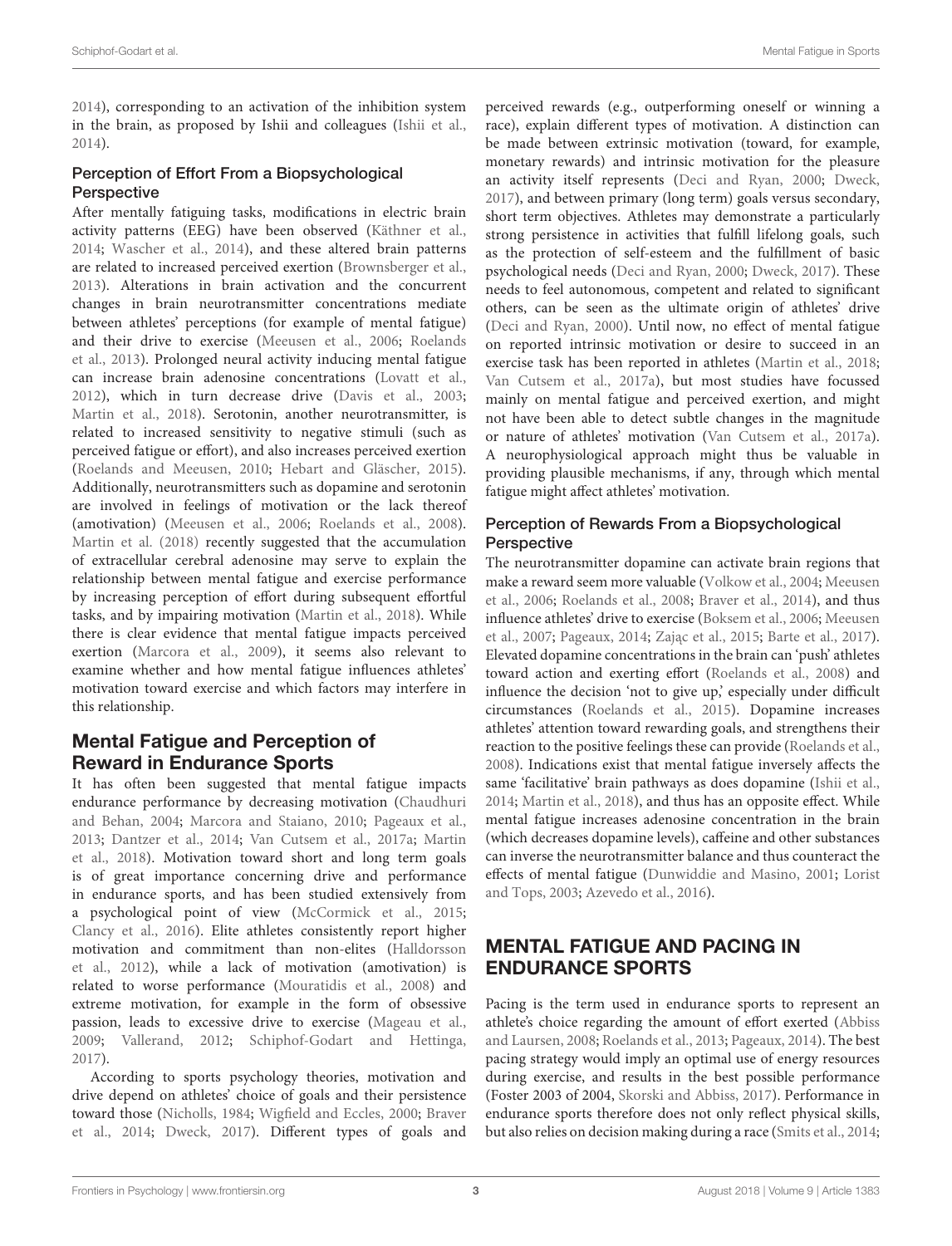[Micklewright et al.,](#page-5-27) [2017\)](#page-5-27). Pacing can be altered in various ways: by mentally fatiguing tasks before a race, presenting athletes with an opponent, [\(Viru et al.,](#page-6-19) [2010;](#page-6-19) [Hettinga et al.,](#page-5-28) [2017;](#page-5-28) [Konings](#page-5-29) [et al.,](#page-5-29) [2017;](#page-5-29) [Konings and Hettinga,](#page-5-30) [2017\)](#page-5-30), music [\(Terry et al.,](#page-6-20) [2012;](#page-6-20) [Laukka and Quick,](#page-5-31) [2013;](#page-5-31) [Elvers and Steffens,](#page-5-32) [2017\)](#page-5-32), by using self-talk [\(Hatzigeorgiadis et al.,](#page-5-33) [2011;](#page-5-33) [Blanchfield et al.,](#page-4-17) [2014\)](#page-4-17), or providing feedback or (monetary) rewards [\(Hulleman](#page-5-34) [et al.,](#page-5-34) [2007;](#page-5-34) [Skorski and Abbiss,](#page-6-17) [2017\)](#page-6-17).

### Pacing and Performance in Endurance Sports and the Perception of Effort Versus Rewards

Both the mental inhibition and the facilitative system are involved in athletes' drive and exercise behavior [\(Dantzer et al.,](#page-4-0) [2014;](#page-4-0) [Ishii et al.,](#page-5-10) [2014\)](#page-5-10). Interventions lowering perception of effort (by decreasing inhibition), for example by manipulation of brain neurotransmitters, improve performance [\(Roelands](#page-6-7) [et al.,](#page-6-7) [2013\)](#page-6-7), and, contrarily, increases in perceived exertion decrease performance in endurance sports by causing an altered, suboptimal, pacing strategy [\(Hampson et al.,](#page-5-35) [2001;](#page-5-35) [Paterson](#page-6-21) [and Marino,](#page-6-21) [2004;](#page-6-21) [Roelands et al.,](#page-6-7) [2013\)](#page-6-7). On the other hand, increases in intrinsic motivation also increase athletes' drive and consequently enhance pacing strategies and performance, probably not affecting athletes' inhibition system, but acting on the brain's facilitation system instead [\(Deci and Ryan,](#page-4-1) [2000\)](#page-4-1).

Several environmental factors, such as opponents or supporters, can influence perception of effort or perception of rewards (motivation), and consequently enhance pacing and performance through one or both brain systems [\(Cerasoli](#page-4-18) [et al.,](#page-4-18) [2014;](#page-4-18) [Smits et al.,](#page-6-18) [2014;](#page-6-18) [Abbiss et al.,](#page-4-19) [2015;](#page-4-19) [Hettinga](#page-5-28) [et al.,](#page-5-28) [2017;](#page-5-28) [Konings et al.,](#page-5-29) [2017\)](#page-5-29). Athletes' intrinsic motivation can be stimulated by increasing their pleasure in an activity, for example by means of music, encouragements [\(Nakamura](#page-5-36) [et al.,](#page-5-36) [2010;](#page-5-36) [Laukka and Quick,](#page-5-31) [2013;](#page-5-31) [Loizou and Karageorghis,](#page-5-37) [2014\)](#page-5-37), positive feedback [\(Harackiewicz,](#page-5-38) [1979;](#page-5-38) [Mouratidis](#page-5-21) [et al.,](#page-5-21) [2008\)](#page-5-21), fun and a challenge such as racing against an opponent [\(de Franco Tobar et al.,](#page-4-20) [2013;](#page-4-20) [Konings et al.,](#page-5-29) [2017\)](#page-5-29). Extrinsic motivation (for example by external rewards such as money), sometimes increases, but also often decreases performance [\(Harackiewicz,](#page-5-38) [1979;](#page-5-38) [Lander et al.,](#page-5-39) [2009;](#page-5-39) [Hagger](#page-5-40) [and Chatzisarantis,](#page-5-40) [2011;](#page-5-40) [Cerasoli et al.,](#page-4-18) [2014;](#page-4-18) [Barte et al.,](#page-4-13) [2017\)](#page-4-13), and athletes may even experience both types of motivation at the same time. The prospective of winning a golden medal may represent both an extrinsic (money, fame. . .) and intrinsic (enhanced feelings of competence) motivation [\(Deci and Ryan,](#page-4-1) [2000;](#page-4-1) [Dweck,](#page-5-24) [2017\)](#page-5-24), and some interventions may affect both perceived exertion and perceived reward. Providing athletes with an opponent, for example, may enable them to race faster while maintaining the same perception of effort, even when they are physically fatigued [\(Konings et al.,](#page-5-29) [2017\)](#page-5-29), and a higher reward or cup of coffee may counteract at least partly the effects of mental fatigue on perceived exertion [\(Barte et al.,](#page-4-13) [2017;](#page-4-13) [Van Cutsem](#page-6-22) [et al.,](#page-6-22) [2017b\)](#page-6-22). Hence, factors affecting either perception of effort or perception of reward may interact [\(St Clair Gibson et al.,](#page-6-23) [2017\)](#page-6-23), and the result may prove unpredictable until now.

# MENTAL FATIGUE AND ENDURANCE PERFORMANCE IN SPORTS

### Endurance Exercise as the Ultimate 'Field Lab'

Endurance sports provide the ultimate arena for gaining a deeper understanding of how and when mental fatigue influences performance. Only in endurance exercise, the interaction between mental fatigue and motivation can be studied: mental fatigue seems not to affect athletes' maximal strength, explosive power, and anaerobic work [\(Boksem et al.,](#page-4-12) [2006;](#page-4-12) [Dantzer et al.,](#page-4-0) [2014;](#page-4-0) [Martin et al.,](#page-5-41) [2015;](#page-5-41) [Van Cutsem et al.,](#page-6-2) [2017a\)](#page-6-2).

The reason for this may lie in the different mechanisms causing fatigue and obliging athletes to adapt their power output in tasks of long and short duration [\(Gandevia,](#page-5-42) [2001\)](#page-5-42). Short duration, anaerobic exercise is mostly limited by peripheral fatigue (such as the availability of energy-providing substrates) [\(Coggan and Coyle,](#page-4-21) [1991\)](#page-4-21), but in endurance exercise, a reduction in central motor drive and central fatigue are observed [\(Amann,](#page-4-22) [2011\)](#page-4-22). Thus, in endurance exercise, the brain decides when to quit, in short duration exercise the muscles do [\(Gandevia,](#page-5-42) [2001\)](#page-5-42). Mental fatigue may disturb the decision making-process involved in pacing, affecting the cognitive control necessary to choose an optimal pacing strategy, while an all-out strategy does not involve such ' thinking' [\(Martin et al.,](#page-5-3) [2018\)](#page-5-3): the brain does not need much cognitive effort for a one-second task requiring maximal strength. Although highly motivated athletes may find ways to compensate for the effects of mental fatigue, these compensation strategies may not be sustainable on the long term [\(Boksem](#page-4-12) [et al.,](#page-4-12) [2006\)](#page-4-12). Maintaining performance when mentally fatigued necessitates more effort ('thinking harder'), or adaptive strategies: often precision on a task needs to be sacrificed for speed (or vice versa), and these strategies might not always be available during long duration exercise [\(Boksem et al.,](#page-4-12) [2006\)](#page-4-12).

Mental fatigue can be counteracted: Rinsing the mouth with a carbohydrate (maltodextrin) and caffeine drink (without swallowing it) during a long duration Stroop task, reduces feelings of mental fatigue and its effects on a cognitive test [\(Van Cutsem et al.,](#page-6-22) [2017b\)](#page-6-22). Increased dopamine concentrations seem to negate the effects of mental fatigue by decreasing brain adenosine concentrations [\(Azevedo et al.,](#page-4-15) [2016;](#page-4-15) [Van Cutsem](#page-6-22) [et al.,](#page-6-22) [2017b\)](#page-6-22). High dopamine levels allow athletes to produce more work and endure higher body temperatures compared to unaltered dopamine levels, while the athletes rate their effort and feelings of warmth as lower [\(Watson et al.,](#page-6-24) [2005;](#page-6-24) [Roelands et al.,](#page-6-11) [2008;](#page-6-11) [Cordery et al.,](#page-4-23) [2017\)](#page-4-23), and an added monetary reward or the taste of a good cup of coffee might do the same [\(Hulleman et al.,](#page-5-34) [2007;](#page-5-34) [Barte et al.,](#page-4-13) [2017;](#page-4-13) [Skorski and Abbiss,](#page-6-17) [2017;](#page-6-17) [Van Cutsem](#page-6-22) [et al.,](#page-6-22) [2017b\)](#page-6-22).

### Practical Advice for Researchers and Coaches

Athletes' drive can thus be increased, and mental fatigue can be decreased, by manipulating athletes' intrinsic motivation, the value of a reward or directly by altering brain neurotransmitter concentrations. How these strategies affect athletes' drive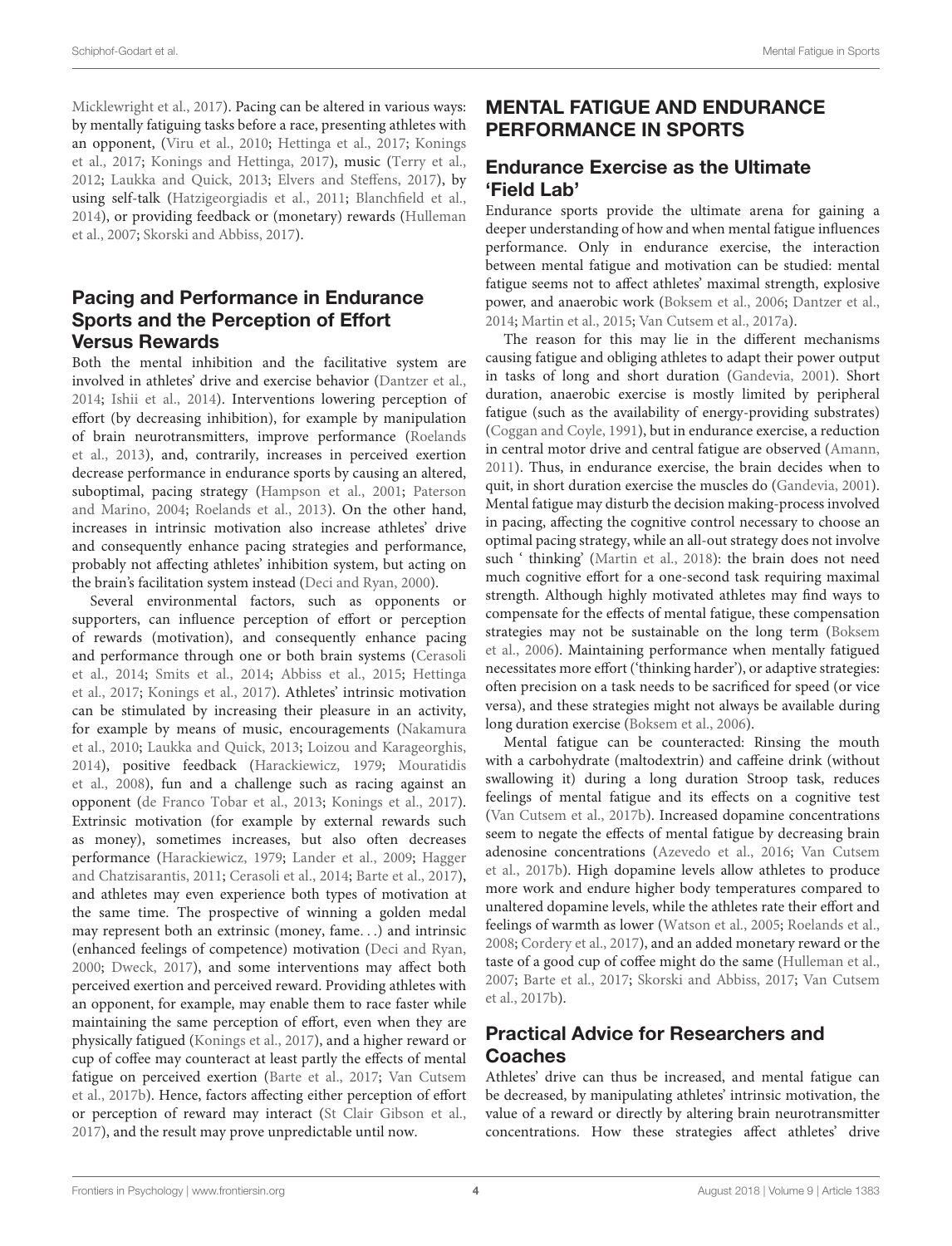to exercise nevertheless remains largely unknown. Strategies affecting drive to exercise, for example providing athletes with feedback or an opponent, may work through a diminished cognitive load (athletes do not need to think about an optimal 'pace'), an increased or decreased perceived load (caused by a forced rather than self-chosen pace or thanks to distraction) or increased intrinsic motivation (for example by increasing feelings of competence) [\(Lander et al.,](#page-5-39) [2009;](#page-5-39) [Brick et al.,](#page-4-24) [2016\)](#page-4-24). Nevertheless, how exactly these strategies affect athletes' drive to exercise and their choice to allocate the resources needed to continue or even increase their effort remains largely unknown [\(Beedie and Lane,](#page-4-7) [2012;](#page-4-7) [Kurzban et al.,](#page-5-8) [2013\)](#page-5-8). More multidisciplinary research thus seems useful to disentangle the effects of 'motivating' manipulations in endurance exercise, while taking mental fatigue and its effect on the balance between effort and rewards, into account.

### Concluding Remarks

Future studies of mental fatigue and its impact on athletes' drive might benefit from considering a psychobiological approach. The

### **REFERENCES**

- <span id="page-4-16"></span>Abbiss, C. R., and Laursen, P. B. (2008). Describing and understanding pacing strategies during athletic competition. Sports Med. 38, 239–252. [doi: 10.2165/](https://doi.org/10.2165/00007256-200838030-00004) [00007256-200838030-00004](https://doi.org/10.2165/00007256-200838030-00004)
- <span id="page-4-19"></span>Abbiss, C. R., Peiffer, J. J., Meeusen, R., and Skorski, S. (2015). Role of ratings of perceived exertion during self-paced exercise: what are we actually measuring? Sports Med. 45, 1235–1243. [doi: 10.1007/s40279-015-](https://doi.org/10.1007/s40279-015-0344-5) [0344-5](https://doi.org/10.1007/s40279-015-0344-5)
- <span id="page-4-22"></span>Amann, M. (2011). Central and peripheral fatigue: interaction during cycling exercise in humans. Med. Sci. Sports Exerc. 43, 2039–2045. [doi: 10.1249/MSS.](https://doi.org/10.1249/MSS.0b013e31821f59ab) [0b013e31821f59ab](https://doi.org/10.1249/MSS.0b013e31821f59ab)
- <span id="page-4-15"></span>Azevedo, R., Silva-Cavalcante, M. D., Gualano, B., Lima-Silva, A. E., and Bertuzzi, R. (2016). Effects of caffeine ingestion on endurance performance in mentally fatigued individuals. Eur. J. Appl. Physiol. 116, 2293–2303. [doi: 10.1007/s00421-016-3483-y](https://doi.org/10.1007/s00421-016-3483-y)
- <span id="page-4-13"></span>Barte, J. C. M., Nieuwenhuys, A., Geurts, S. A. E., and Kompier, M. A. J. (2017). Fatigue experiences in competitive soccer: development during matches and the impact of general performance capacity. Fatigue 5, 191–201. [doi: 10.1080/](https://doi.org/10.1080/21641846.2017.1377811) [21641846.2017.1377811](https://doi.org/10.1080/21641846.2017.1377811)
- <span id="page-4-5"></span>Baumeister, R. F., Bratslavsky, E., Muraven, M., and Tice, D. M. (1998). Egodepletion: is the active self a limited resource? J. Pers. Soc. Psychol. 74, 1252–1265. [doi: 10.1037/0022-3514.74.5.1252](https://doi.org/10.1037/0022-3514.74.5.1252)
- <span id="page-4-7"></span>Beedie, C. J., and Lane, A. M. (2012). The role of glucose in self-control: Another look at the evidence and an alternative conceptualization. Pers. Soc. Psychol. Rev. 16, 143–153. [doi: 10.1177/1088868311419817](https://doi.org/10.1177/1088868311419817)
- <span id="page-4-2"></span>Berridge, K. C. (2004). Motivation concepts in behavioral neuroscience. Physiol. Behav. 81, 179–209. [doi: 10.1016/j.physbeh.2004.02.004](https://doi.org/10.1016/j.physbeh.2004.02.004)
- <span id="page-4-17"></span>Blanchfield, A. W., Hardy, J., De Morree, H. M., Staiano, W., and Marcora, S. M. (2014). Talking yourself out of exhaustion: the effects of self-talk on endurance performance. Med. Sci. Sports Exerc. 46, 998–1007. [doi: 10.1249/](https://doi.org/10.1249/MSS.0000000000000184) [MSS.0000000000000184](https://doi.org/10.1249/MSS.0000000000000184)
- <span id="page-4-12"></span>Boksem, M. A., Meijman, T. F., and Lorist, M. M. (2006). Mental fatigue, motivation and action monitoring. Biol. Psychol. 72, 123–132. [doi: 10.1016/j.](https://doi.org/10.1016/j.biopsycho.2005.08.007) [biopsycho.2005.08.007](https://doi.org/10.1016/j.biopsycho.2005.08.007)
- <span id="page-4-4"></span>Boksem, M. A., and Tops, M. (2008). Mental fatigue: costs and benefits. Brain Res. Rev. 59, 125–139. [doi: 10.1016/j.brainresrev.2008.07.001](https://doi.org/10.1016/j.brainresrev.2008.07.001)
- <span id="page-4-11"></span>Braver, T. S., Krug, M. K., Chiew, K. S., Kool, W., Westbrook, J. A., Clement, N. J., et al. (2014). Mechanisms of motivation–cognition interaction: challenges and opportunities. Cogn. Affect. Behav. Neurosci. 14, 443–472. [doi: 10.3758/s13415-](https://doi.org/10.3758/s13415-014-0300-0) [014-0300-0](https://doi.org/10.3758/s13415-014-0300-0)

effect of mental fatigue should be examined regarding athletes' perceived effort (and the activation of inhibition centers in the brain), in combination with modifications in their motivation toward a reward (and the deactivation of facilitative brain centers). A better understanding of both components of mental fatigue will be of benefit in both research and practice, as it will enable the manipulation and optimalisation of endurance performance. Elite endurance sports represent an excellent arena to do just that, as mental strain and stress are elevated, stakes are high, and athletes might already possess sky-high motivation toward obtaining their Olympic title.

### AUTHOR CONTRIBUTIONS

LS-G wrote the article. LS-G and FH conceptualized and revised the paper critically for important intellectual content, final approval of the version to be published, and accountability for all aspects of the work. BR revised the paper critically for important intellectual content, final approval of the version to be published, and accountability for all aspects of the work.

- <span id="page-4-24"></span>Brick, N. E., Campbell, M. J., Metcalfe, R. S., Mair, J. L., and Macintyre, T. E. (2016). Altering pace control and pace regulation: attentional focus effects during running. Med. Sci. Sports Exerc. 2016, 879–886. [doi: 10.1249/MSS.](https://doi.org/10.1249/MSS.0000000000000843) [0000000000000843](https://doi.org/10.1249/MSS.0000000000000843)
- <span id="page-4-8"></span>Brownsberger, J., Edwards, A., Crowther, R., and Cottrell, D. (2013). Impact of mental fatigue on self-paced exercise. Int. J. Sports Med. 34, 1029–1036. [doi: 10.1055/s-0033-1343402](https://doi.org/10.1055/s-0033-1343402)
- <span id="page-4-6"></span>Carter, E. C., and McCullough, M. E. (2014). Publication bias and the limited strength model of self-control: has the evidence for ego depletion been overestimated? Front. Psychol. 5:823. [doi: 10.3389/fpsyg.2014.00823](https://doi.org/10.3389/fpsyg.2014.00823)
- <span id="page-4-18"></span>Cerasoli, C. P., Nicklin, J. M., and Ford, M. T. (2014). Intrinsic motivation and extrinsic incentives jointly predict performance: a 40-year meta-analysis. Psychol. Bull. 140, 980–1008. [doi: 10.1037/a0035661](https://doi.org/10.1037/a0035661)
- <span id="page-4-3"></span>Chaudhuri, A., and Behan, P. O. (2004). Fatigue in neurological disorders. Lancet 363, 978–988. [doi: 10.1016/S0140-6736\(04\)15794-2](https://doi.org/10.1016/S0140-6736(04)15794-2)
- <span id="page-4-10"></span>Clancy, R. B., Herring, M. P., MacIntyre, T. E., and Campbell, M. J. (2016). A review of competitive sport motivation research. Psychol. Sport Exerc. 27, 232–242. [doi: 10.1016/j.psychsport.2016.09.003](https://doi.org/10.1016/j.psychsport.2016.09.003)
- <span id="page-4-21"></span>Coggan, A. R., and Coyle, E. F. (1991). Carbohydrate ingestion during prolonged exercise: effects on metabolism and performance. Exerc. Sports Sci. Rev. 19, 1–40. [doi: 10.1249/00003677-199101000-00001](https://doi.org/10.1249/00003677-199101000-00001)
- <span id="page-4-23"></span>Cordery, P., Peirce, N., Maughan, R. J., and Watson, P. (2017). Dopamine/noradrenaline reuptake inhibition in women improves endurance exercise performance in the heat. Scand. J. Med. Sci. Sports 27, 1221–1230. [doi: 10.1111/sms.12753](https://doi.org/10.1111/sms.12753)
- <span id="page-4-0"></span>Dantzer, R., Heijnen, C. J., Kavelaars, A., Laye, S., and Capuron, L. (2014). The neuroimmune basis of fatigue. Trends Neurosci. 37, 39–46. [doi: 10.1016/j.tins.](https://doi.org/10.1016/j.tins.2013.10.003) [2013.10.003](https://doi.org/10.1016/j.tins.2013.10.003)
- <span id="page-4-9"></span>Davis, J. M., Zhao, Z., Stock, H. S., Mehl, K. A., Buggy, J., and Hand, G. A. (2003). Central nervous system effects of caffeine and adenosine on fatigue. Am. J. Physiol. Regul. Integr. Comp. Physiol. Rev. 284, R399–R404. [doi: 10.1152/](https://doi.org/10.1152/ajpregu.00386.2002) [ajpregu.00386.2002](https://doi.org/10.1152/ajpregu.00386.2002)
- <span id="page-4-20"></span>de Franco Tobar, L., Meurer, S. T., and Benedetti, T. B. (2013). Motivational factors of senior athletes to participate in the Ironman. Sci. Sports 28, e63–e65. [doi: 10.1016/j.scispo.2013.01.001](https://doi.org/10.1016/j.scispo.2013.01.001)
- <span id="page-4-1"></span>Deci, E. L., and Ryan, R. M. (2000). The" what" and" why" of goal pursuits: human needs and the self-determination of behavior. Psychol. Inq. 11, 227–268. [doi: 10.1080/08870440902783628](https://doi.org/10.1080/08870440902783628)
- <span id="page-4-14"></span>Dunwiddie, T. V., and Masino, S. A. (2001). The role and regulation of adenosine in the central nervous system. Annu. Rev. Neurosci. 24, 31–55. [doi: 10.1146/](https://doi.org/10.1146/annurev.neuro.24.1.31) [annurev.neuro.24.1.31](https://doi.org/10.1146/annurev.neuro.24.1.31)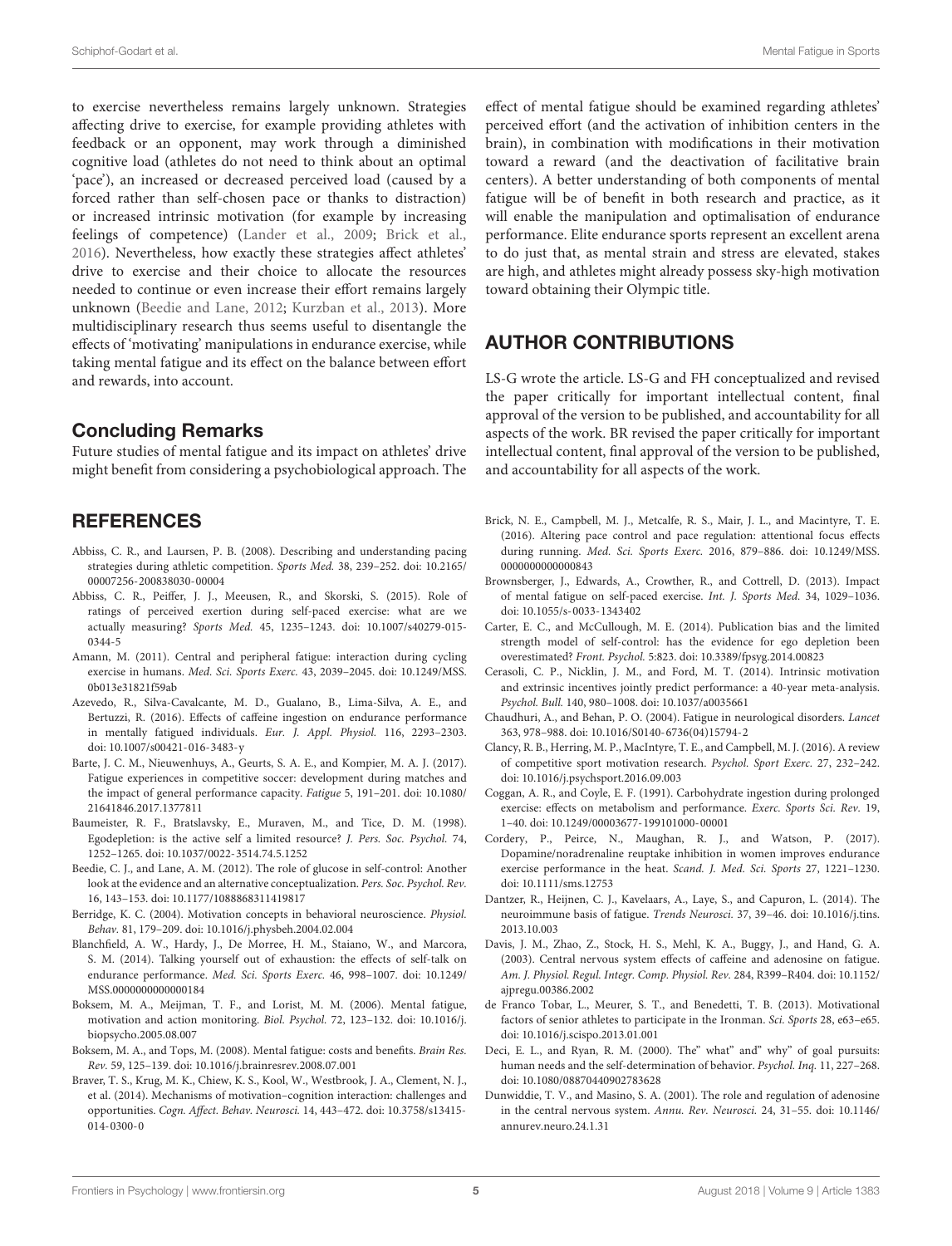- <span id="page-5-24"></span>Dweck, C. S. (2017). From needs to goals and representations: foundations for a unified theory of motivation, personality, and development. Psychol. Rev. 124, 689–719. [doi: 10.1037/rev0000082](https://doi.org/10.1037/rev0000082)
- <span id="page-5-13"></span>Elferink-Gemser, M. T., and Hettinga, F. J. (2017). Pacing and self-regulation: important skills for talent development in endurance sports. Int. J. Sports Physiol. Perform. 12, 831–835. [doi: 10.1123/ijspp.2017-0080](https://doi.org/10.1123/ijspp.2017-0080)
- <span id="page-5-32"></span>Elvers, P., and Steffens, J. (2017). The sound of success: investigating cognitive and behavioral effects of motivational music in sports. Front. Psychol. 8:2026. [doi: 10.3389/fpsyg.2017.02026](https://doi.org/10.3389/fpsyg.2017.02026)
- <span id="page-5-7"></span>Friese, M., Loschelder, D., Gieseler, K., Frankenbach, J., and Inzlicht, M. (2018). Is ego depletion real? An analysis of arguments. Pers. Soc. Psychol. Rev. [doi: 10.1177/1088868318762183](https://doi.org/10.1177/1088868318762183) [Epub ahead of print].
- <span id="page-5-42"></span>Gandevia, S. C. (2001). Spinal and supraspinal factors in human muscle fatigue. Physiol. Rev. 81, 1725–1789. [doi: 10.1152/physrev.2001.81.4.1725](https://doi.org/10.1152/physrev.2001.81.4.1725)
- <span id="page-5-5"></span>Graham, J. D., Sonne, M. W., and Bray, S. R. (2014). It wears me out just imagining it! Mental imagery leads to muscle fatigue and diminished performance of isometric exercise. Biol. Psychol. 103, 1–6. [doi: 10.1016/j.biopsycho.2014.07.018](https://doi.org/10.1016/j.biopsycho.2014.07.018)
- <span id="page-5-40"></span>Hagger, M. S., and Chatzisarantis, N. L. (2011). Causality orientations moderate the undermining effect of rewards on intrinsic motivation. J. Exp. Soc. Psychol. 47, 485–489. [doi: 10.1016/j.jesp.2010.10.010](https://doi.org/10.1016/j.jesp.2010.10.010)
- <span id="page-5-4"></span>Hagger, M. S., Wood, C., Stiff, C., and Chatzisarantis, N. L. (2010). Ego depletion and the strength model of self-control: a meta-analysis. Psychol. Bull. 136, 495–525. [doi: 10.1037/a0019486](https://doi.org/10.1037/a0019486)
- <span id="page-5-20"></span>Halldorsson, V., Helgason, A., and Thorlindsson, T. (2012). Attitudes, commitment and motivation amongst Icelandic elite athletes. Int. J. Sport Psychol. 43, 241–254.
- <span id="page-5-11"></span>Hallett, M. (2007). Volitional control of movement: the physiology of free will. Clin. Neurophysiol. 118, 1179–1192. [doi: 10.1016/j.clinph.2007.03.019](https://doi.org/10.1016/j.clinph.2007.03.019)
- <span id="page-5-35"></span>Hampson, D. B., Gibson, A. S. C., Lambert, M. I., and Noakes, T. D. (2001). The influence of sensory cues on the perception of exertion during exercise and central regulation of exercise performance. Sports Med. 31, 935–952. [doi: 10.2165/00007256-200131130-00004](https://doi.org/10.2165/00007256-200131130-00004)
- <span id="page-5-38"></span>Harackiewicz, J. M. (1979). The effects of reward contingency and performance feedback on intrinsic motivation. J. Pers. Soc. Psychol. 37, 1352–1363. [doi: 10.1080/00221309.1991.9711135](https://doi.org/10.1080/00221309.1991.9711135)
- <span id="page-5-33"></span>Hatzigeorgiadis, A., Zourbanos, N., Galanis, E., and Theodorakis, Y. (2011). Selftalk and sports performance: a meta-analysis. Perspect. Psychol. Sci. 6, 348–356. [doi: 10.1177/1745691611413136](https://doi.org/10.1177/1745691611413136)
- <span id="page-5-18"></span>Hebart, M. N., and Gläscher, J. (2015). Serotonin and dopamine differentially affect appetitive and aversive general Pavlovian-to-instrumental transfer. Psychopharmacology 232, 437–451. [doi: 10.1007/s00213-014-3682-3](https://doi.org/10.1007/s00213-014-3682-3)
- <span id="page-5-28"></span>Hettinga, F. J., Konings, M. J., and Pepping, G. J. (2017). The science of racing against opponents: affordance competition and the regulation of exercise intensity in head-to-head competition. Front. Physiol. 8:118. [doi: 10.3389/fphys.](https://doi.org/10.3389/fphys.2017.00118) [2017.00118](https://doi.org/10.3389/fphys.2017.00118)
- <span id="page-5-34"></span>Hulleman, M., De Koning, J. J., Hettinga, F. J., and Foster, C. (2007). The effect of extrinsic motivation on cycle time trial performance. Med. Sci. Sports Exerc. 39, 709–715. [doi: 10.1249/mss.0b013e31802eff36](https://doi.org/10.1249/mss.0b013e31802eff36)
- <span id="page-5-10"></span>Ishii, A., Tanaka, M., and Watanabe, Y. (2014). Neural mechanisms of mental fatigue. Rev. Neurosci. 25, 469–479. [doi: 10.1515/revneuro-2014-0028](https://doi.org/10.1515/revneuro-2014-0028)
- <span id="page-5-15"></span>Käthner, I., Wriessnegger, S. C., Müller-Putz, G. R., Kübler, A., and Halder, S. (2014). Effects of mental workload and fatigue on the P300, alpha and theta band power during operation of an ERP (P300) brain– computer interface. Biol. Psychol. 102, 118–129. [doi: 10.1016/j.biopsycho.2014.](https://doi.org/10.1016/j.biopsycho.2014.07.014) [07.014](https://doi.org/10.1016/j.biopsycho.2014.07.014)
- <span id="page-5-30"></span>Konings, M. J., and Hettinga, F. J. (2017). Objectifying tactics: athlete and race variability in elite short-track speed skating. Int. J. Sports Physiol. Perform. 13, 170–175. [doi: 10.1123/ijspp.2016-0779](https://doi.org/10.1123/ijspp.2016-0779)
- <span id="page-5-29"></span>Konings, M. J., Parkinson, J., Zijdewind, I., and Hettinga, F. J. (2017). Racing an opponent alters pacing, performance and muscle force decline, but not RPE. Int. J. Sports Physiol. Perform. 13, 283–289. [doi: 10.1123/ijspp.2017-0220](https://doi.org/10.1123/ijspp.2017-0220)
- <span id="page-5-6"></span>Kurzban, R. (2010). Does the brain consume additional glucose during self-control tasks? Evol. Psychol. 8, 244–259.
- <span id="page-5-8"></span>Kurzban, R., Duckworth, A., Kable, J. W., and Myers, J. (2013). An opportunity cost model of subjective effort and task performance. Behav. Brain Sci. 36, 661–679. [doi: 10.1017/S0140525X12003196](https://doi.org/10.1017/S0140525X12003196)
- <span id="page-5-39"></span>Lander, P. J., Butterly, R. J., and Edwards, A. M. (2009). Self-paced exercise is less physically challenging than enforced constant pace exercise of the same

intensity: influence of complex central metabolic control. Br. J. Sports Med. 43, 789–795. [doi: 10.1136/bjsm.2008.056085](https://doi.org/10.1136/bjsm.2008.056085)

- <span id="page-5-31"></span>Laukka, P., and Quick, L. (2013). Emotional and motivational uses of music in sports and exercise: a questionnaire study among athletes. Psychol. Music 41, 198–215. [doi: 10.1177/0305735611422507](https://doi.org/10.1177/0305735611422507)
- <span id="page-5-37"></span>Loizou, G., and Karageorghis, C. I. (2014). Effects of psychological priming, video, and music on anaerobic exercise performance. Scand. J. Med. Sci. Sports 25, 909–920. [doi: 10.1111/sms.12391](https://doi.org/10.1111/sms.12391)
- <span id="page-5-26"></span>Lorist, M. M., and Tops, M. (2003). Caffeine, fatigue, and cognition. Brain Cogn. 53, 82–94. [doi: 10.1016/S0278-2626\(03\)00206-9](https://doi.org/10.1016/S0278-2626(03)00206-9)
- <span id="page-5-17"></span>Lovatt, D., Xu, Q., Liu, W., Takano, T., Smith, N. A., Schnermann, J., et al. (2012). Neuronal adenosine release, and not astrocytic AtP release, mediates feedback inhibition of excitatory activity. Proc. Natl. Acad. Sci. U.S.A. 109, 6265–6270. [doi: 10.1073/pnas.1120997109](https://doi.org/10.1073/pnas.1120997109)
- <span id="page-5-1"></span>MacMahon, C., Schücker, L., Hagemann, N., and Strauss, B. (2014). Cognitive fatigue effects on physical performance during running. J. Sport Exerc. Psychol. 36, 375–381. [doi: 10.1123/jsep.2013-0249](https://doi.org/10.1123/jsep.2013-0249)
- <span id="page-5-22"></span>Mageau, G. A., Vallerand, R. J., Charest, J., Salvy, S. J., Lacaille, N., Bouffard, T., et al. (2009). On the development of harmonious and obsessive passion: the role of autonomy support, activity specialization, and identification with the activity. J. Pers. 77, 601–646. [doi: 10.1111/j.1467-6494.2009.00559.x](https://doi.org/10.1111/j.1467-6494.2009.00559.x)
- <span id="page-5-14"></span>Marcora, S. M., and Staiano, W. (2010). The limit to exercise tolerance in humans: mind over muscle? Eur. J. Appl. Physiol. 109, 763–770. [doi: 10.1007/s00421-010-](https://doi.org/10.1007/s00421-010-1418-6) [1418-6](https://doi.org/10.1007/s00421-010-1418-6)
- <span id="page-5-0"></span>Marcora, S. M., Staiano, W., and Manning, V. (2009). Mental fatigue impairs physical performance in humans. J. Appl. Physiol. 106, 857–864. [doi: 10.1152/](https://doi.org/10.1152/japplphysiol.91324.2008) [japplphysiol.91324.2008](https://doi.org/10.1152/japplphysiol.91324.2008)
- <span id="page-5-3"></span>Martin, K., Meeusen, R., Thompson, K. G., Keegan, R., and Rattray, B. (2018). Mental fatigue impairs endurance performance: a physiological explanation. Sports Med. 48, 2041–2051. [doi: 10.1007/s40279-018-0946-9](https://doi.org/10.1007/s40279-018-0946-9)
- <span id="page-5-12"></span>Martin, K., Staiano, W., Menaspà, P., Hennessey, T., Marcora, S., Keegan, R., et al. (2016). Superior inhibitory control and resistance to mental fatigue in professional road cyclists. PLoS One 11:e0159907. [doi: 10.1371/journal.pone.](https://doi.org/10.1371/journal.pone.0159907) [0159907](https://doi.org/10.1371/journal.pone.0159907)
- <span id="page-5-41"></span>Martin, K., Thompson, K. G., Keegan, R., Ball, N., and Rattray, B. (2015). Mental fatigue does not affect maximal anaerobic exercise performance. Eur. J. Appl. Physiol. 115, 715–725. [doi: 10.1007/s00421-014-3052-1](https://doi.org/10.1007/s00421-014-3052-1)
- <span id="page-5-19"></span>McCormick, A., Meijen, C., and Marcora, S. (2015). Psychological determinants of whole-body endurance performance. Sports Med. 45, 997–1015. [doi: 10.1007/](https://doi.org/10.1007/s40279-015-0319-6) [s40279-015-0319-6](https://doi.org/10.1007/s40279-015-0319-6)
- <span id="page-5-2"></span>McMorris, T., Barwood, M., Hale, B. J., Dicks, M., and Corbett, J. (2018). Cognitive fatigue effects on physical performance: a systematic review and meta-analysis. Physiol. Behav. 188, 103–107. [doi: 10.1016/j.physbeh.2018.01.029](https://doi.org/10.1016/j.physbeh.2018.01.029)
- <span id="page-5-16"></span>Meeusen, R., Watson, P., Hasegawa, H., and Piacentini, M. F. (2006). Central fatigue. The serotonin hypothesis and beyond. Sports Med. 36, 881–909. [doi: 10.2165/00007256-200636100-00006](https://doi.org/10.2165/00007256-200636100-00006)
- <span id="page-5-25"></span>Meeusen, R., Watson, P., Hasegawa, H., Roelands, B., and Piacentini, M. F. (2007). Brain neurotransmitters in fatigue and overtraining. Appl. Physiol. Nutr. Metab. 32, 857–864. [doi: 10.1139/H07-080](https://doi.org/10.1139/H07-080)
- <span id="page-5-27"></span>Micklewright, D., Kegerreis, S., Raglin, J., and Hettinga, F. (2017). Will the conscious–subconscious pacing quagmire help elucidate the mechanisms of self-paced exercise? New opportunities in dual process theory and process tracing methods. Sports Med. 47, 1231–1239. [doi: 10.1007/s40279-016-](https://doi.org/10.1007/s40279-016-0642-6) [0642-6](https://doi.org/10.1007/s40279-016-0642-6)
- <span id="page-5-21"></span>Mouratidis, A., Vansteenkiste, M., Lens, W., and Sideridis, G. (2008). The motivating role of positive feedback in sport and physical education: evidence for a motivational model. J. Sport Exerc. Psychol. 30, 240–268. [doi: 10.1123/jsep.](https://doi.org/10.1123/jsep.30.2.240) [30.2.240](https://doi.org/10.1123/jsep.30.2.240)
- <span id="page-5-36"></span>Nakamura, P. M., Pereira, G., Papini, C. B., Nakamura, F. Y., and Kokubun, E. (2010). Effects of preferred and nonpreferred music on continuous cycling exercise performance. Percept. Mot. Skills 110, 257–264. [doi: 10.2466/pms.110.](https://doi.org/10.2466/pms.110.1.257-264) [1.257-264](https://doi.org/10.2466/pms.110.1.257-264)
- <span id="page-5-23"></span>Nicholls, J. G. (1984). Achievement motivation: conceptions of ability, subjective experience, task choice, and performance. Psychol. Rev. 91, 328–346. [doi: 10.1037/0033-295X.91.3.328](https://doi.org/10.1037/0033-295X.91.3.328)
- <span id="page-5-9"></span>Pageaux, B. (2014). The psychobiological model of endurance performance: an effort-based decision-making theory to explain self-paced endurance performance. Sports Med. 44, 1319–1320. [doi: 10.1007/s40279-014-0198-2](https://doi.org/10.1007/s40279-014-0198-2)